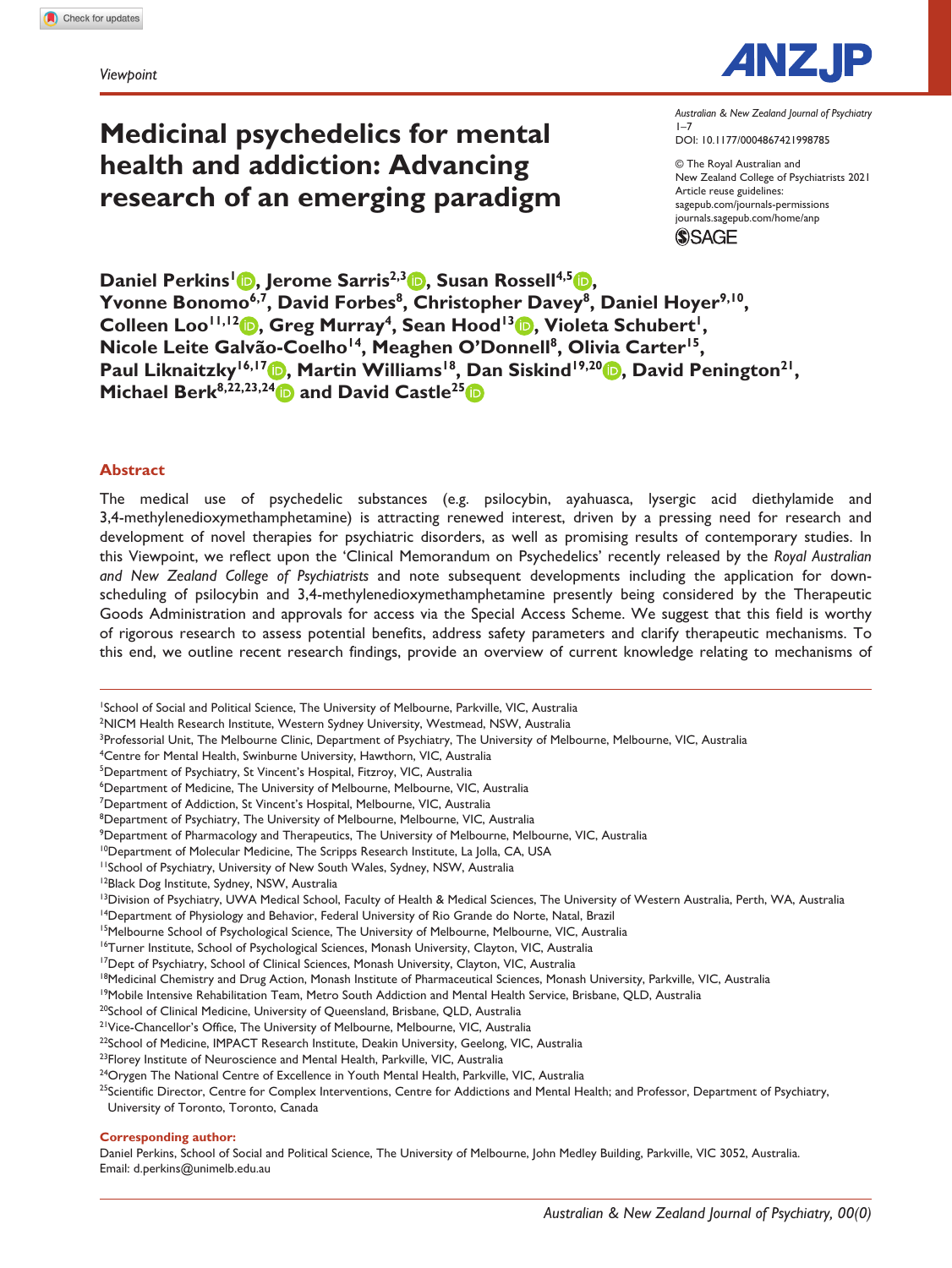action and discuss salient aspects of the psychedelic-assisted psychotherapy treatment model. The sum of this research points towards medicinal psychedelics as a potential new class of psychiatric treatments when used within a medically supervised framework with integrated psychotherapeutic support. However, before widespread translation into clinical use can occur, appropriately designed and sufficiently powered trials are required to detect both potential positive and negative outcomes. Unique safety and regulatory challenges also need to be addressed. As for any new medical therapy, psychedelic research needs to be conducted in a rigorous manner, through the dispassionate lens of scientific enquiry. Carte blanche availability to practitioners, without specific protocols and appropriate training, would be potentially harmful to individuals and detrimental to the field.

#### **Keywords**

Psychedelic-assisted psychotherapy, psilocybin, ayahuasca, LSD, MDMA, psychiatry, mental disorders, neuroscience, posttraumatic stress disorder, depression

# **Introduction**

Following an initial phase of research and subsequent decline between the 1950s and 1970s, the medical use of psychedelic substances is seeing renewed academic and media attention in Australia. This has been driven, inter alia, by changing attitudes following the legalisation of medicinal cannabis; an increasing number of international research studies reporting promising results; and the continuing unmet medical need relating to various psychiatric conditions including major depressive disorder (MDD), generalized anxiety disorder (GAD), alcohol and drug use disorders, and post-traumatic stress disorder (PTSD) (Nutt et al., 2020; Reiff et al., 2020).

There are around 100 clinical trials using psychedelics currently being conducted globally, focused primarily on the 'classic' psychedelics, namely psilocybin, ayahuasca and lysergic acid diethylamide (LSD), as well as the entactogen 3,4-methylenedioxymethamphetamine (MDMA). Initial results from these studies indicate that psychedelics may provide a new class of treatments for mood, anxiety and substance use disorders (Luoma et al., 2020).

In this context, the *Royal Australian and New Zealand College of Psychiatrists* (RANZCP) published a 'Clinical Memorandum on Psychedelics' in May 2020. The memorandum notes limited but emerging evidence of therapeutic benefit for a range of mental illnesses, with further research required to assess efficacy, effectiveness and safety. Psychological support delivered by researchers with appropriate training is also stated to be an essential component of these treatments. The memorandum further notes that these drugs are currently 'illicit substances' that cannot be prescribed or administered outside approved research trials (although potential access via the Special Access Scheme [SAS] is acknowledged).

In this Viewpoint, we reflect upon the RANZCP memorandum by providing an overview of three substances, namely psilocybin, ayahuasca and MDMA, framing this discussion within the context of a psychedelic-assisted psychotherapy model. We consider current evidence pertinent to potential clinical use, as well as unique regulatory challenges. These include access via the Therapeutic Goods Administration's (TGA) SAS and the current application under consideration for down-scheduling of MDMA and psilocybin. We also make several recommendations to reduce risks associated with possible access via the SAS pathway. Microdosing of classical psychedelics such as psilocybin is beyond the scope of this paper, as is the use of ketamine for depression.

# **Current evidence**

There have been numerous systematic reviews and meta-analyses summarising outcomes from clinical trials involving psychedelic compounds for psychiatric disorders. These report evidence of short- and long-term benefits relating to mood, depression, anxiety, PTSD and substance use, as well as a satisfactory safety profile; however, small sample sizes and other methodological limitations are also noted (see Table 1).

*Psilocybin* is the most researched of all of the classic psychedelics, with evidence for reduction of both depression and anxiety symptoms in patients (Nutt et al., 2020). A recent metaanalysis of three placebo-controlled studies (*n*=117) of psilocybin for depression calculated large and statistically significant effects sizes (*G*s= 0.82–0.83) (Goldberg et al., 2020). On the basis of such evidence, psilocybin has been granted Breakthrough Therapy status by the US Food and Drug Administration (FDA) for further investigation in treatment-resistant depression and MDD. Other recent studies using psilocybin have reported substantial abstinence rates when used for tobacco and alcohol addiction treatment (Aday et al., 2020).

Recent systematic reviews of *ayahuasca* (a traditional Amazonian decoction containing *N,N*-dimethyltryptamine [DMT] and harmala alkaloids) reported consistent evidence of anxiolytic, antidepressant and anti-addictive effects in human and animal studies, including open-label and randomised controlled trials for treatment-resistant depression (Dos Santos and Hallak, 2019). Insights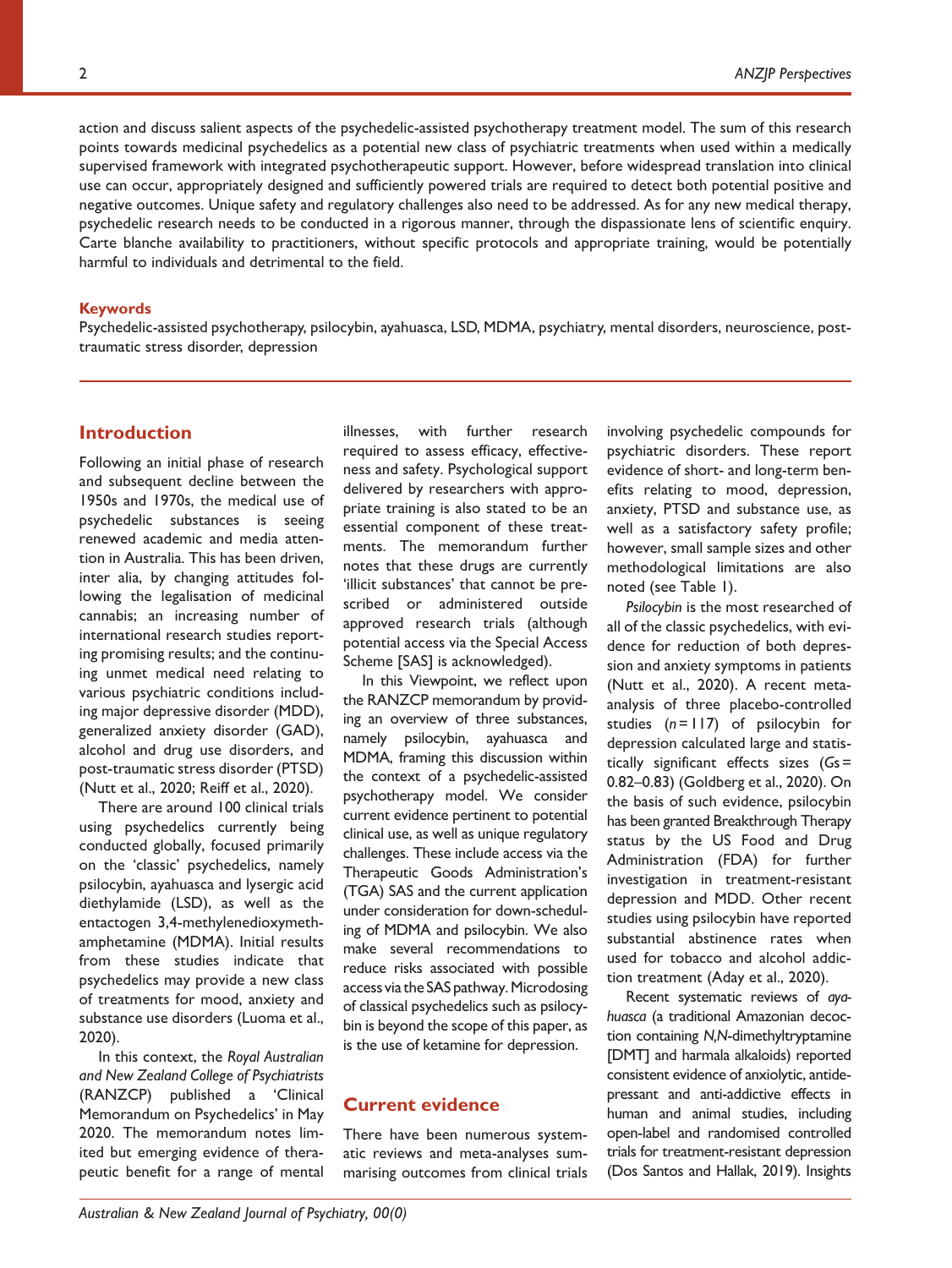| Authors                                                                                        | Type           | 3<br>Studie    | Outcome                                                                                     | <b>Psychedelic</b>                                         | Result and effect size                                                                                                                                                                              | <b>AEs</b>                                                                        |
|------------------------------------------------------------------------------------------------|----------------|----------------|---------------------------------------------------------------------------------------------|------------------------------------------------------------|-----------------------------------------------------------------------------------------------------------------------------------------------------------------------------------------------------|-----------------------------------------------------------------------------------|
| Galvão et al. (2021)                                                                           | SR and MA      | $\overline{2}$ | mood and depressive<br>Positive and negative<br>symptoms                                    | ayahuasca, LSD<br>Psilocybin,                              | Long-term (16-60 days): 0.84 <sup>**</sup><br>Acute and enduring reductions<br>Acute (3 hours-1 day): 0.50**;<br>moderate-large effects sizes:<br>depressive symptoms with<br>in negative mood and  | Nil serious                                                                       |
| Romeo et al. (2020)                                                                            | $\leq$         | $\infty$       | Depressive symptoms                                                                         | ayahuasca, LSD<br>Psilocybin,                              | symptoms from day $1(-1.4***)$<br>Rapid decrease in depressive<br>to 6 months (-1.07***)                                                                                                            | nausea, headaches noted<br>Nil serious AEs; anxiety,                              |
| Luoma et al. (2020)                                                                            | ΥŔ             | $\sigma$       | depression, social<br>PTSD, anxiety,<br>anxiety                                             | ayahuasca, LSD,<br>Psilocybin,<br>MDMA                     | Support for efficacy in four<br>(1.21 *** at study primary<br>conditions investigated<br>endpoint)                                                                                                  | Nil serious                                                                       |
| Dos Santos et al. (2018)                                                                       | SR of SR/MAs   | $\subseteq$    | safety for mood, anxiety<br>Efficacy, tolerability and<br>and substance use                 | ayahuasca, LSD,<br>Psilocybin,<br><b>DMT</b>               | Low-moderate/high evidence<br>of anxiolytic, antidepressive<br>and anti-addictive effects                                                                                                           | psychotic-like features<br>Nil serious; transient<br>anxiety, dysphoria,<br>noted |
| Aday et al. (2020)                                                                             | S <sub>R</sub> | 34             | Long-term effects                                                                           | ayahuasca, LSD<br>Psilocybin,                              | change in personality/attitudes,<br>Evidence of enduring positive<br>depression, affect/mood,<br>anxiety, substance use                                                                             | Nil serious; transient<br>anxiety, headaches,<br>nausea noted                     |
| Reiff et al. (2020)                                                                            | 氐              | $\overline{4}$ | treatment of psychiatric<br>Efficacy for the<br>conditions                                  | ayahuasca, LSD<br>Psilocybin,                              | MDMA/psilocybin. Preliminary<br>Initial evidence of efficacy for<br>but promising research for<br>ayahuasca/LSD                                                                                     | Low potential for abuse,<br>although may be higher<br>for MDMA                    |
| Breeksema et al. (2020)                                                                        | S <sub>K</sub> | $\overline{5}$ | psychiatric disorders<br>Thematic analysis of<br>patient experiences<br>in the treatment of | ibogaine, ayahuasca,<br>ketamine, MDMA<br>Psilocybin, LSD, | reduction. Decreases in craving<br>and withdrawal symptoms in<br>outcomes beyond symptom<br>and personally meaningful<br>Subjects report clinically<br>SUD studies                                  | Some acute difficult<br>experiences                                               |
| DMT: N,N-dimethyltryptamine; SUD: substance use disorder.<br>*** $p < 0.00$  ; ** $p < 0.01$ . |                |                |                                                                                             |                                                            | MA: meta-analysis; SR: systematic review; ER: evidence review; LSD: lysergic acid diethylamide; AEs: adverse events; PTSD: post-traumatic stress disorder; MDMA: 3,4-methylenedioxymethamphetamine; |                                                                                   |

Table 1. Recent meta-analyses and systematic reviews of psychedelic substances. **Table 1.** Recent meta-analyses and systematic reviews of psychedelic substances.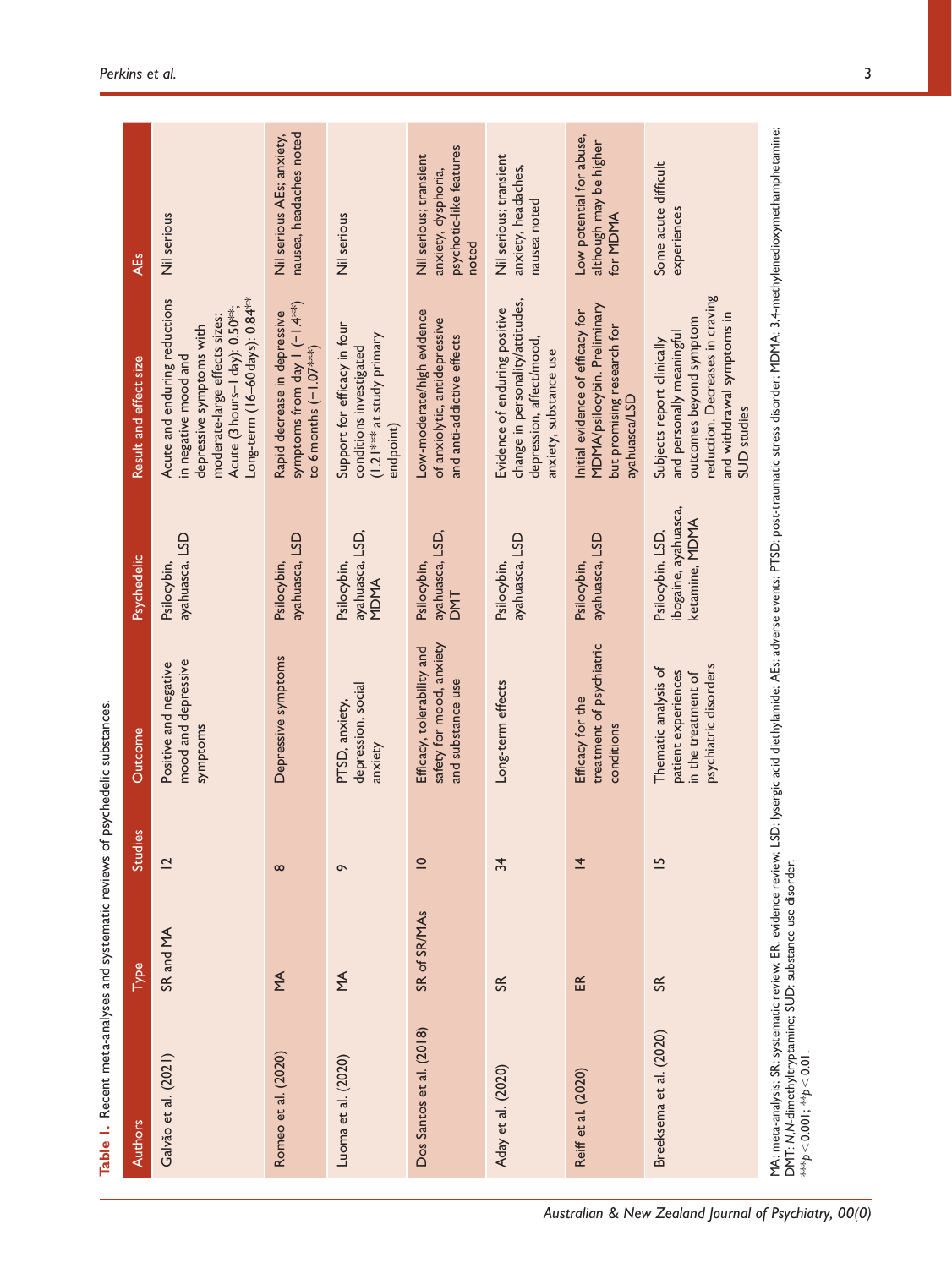into long-term effects are enabled by analysis of studies of the use of ayahuasca by various syncretic religious groups, which show no evidence of adverse neuropsychological impacts; apparent positive effects on mood and well-being; and reductions in problematic use of other substances of abuse (Dos Santos and Hallak, 2019).

*MDMA*-assisted psychotherapy for PTSD was granted Breakthrough Therapy status by the FDA in 2017, with Phase 3 trials slated for completion in 2022. Interim analysis of Phase 3 data conducted by an independent data monitoring committee suggests a greater than 90% probability of a statistically significant result. If confirmed, FDA approval of MDMA as a prescription drug may occur as early as 2023. On the strength of these results, the FDA recently approved early access for 50 patients outside clinical trials via an Expanded Access Program. A recent systematic review of the efficacy of MDMA-assisted psychotherapy for the treatment of PTSD rated the evidence as 'moderate' and concluded that further research is warranted (Varker et al., 2020).

In the context of careful screening, preparation, monitoring and followup, the studies discussed above have reported no serious adverse events over (typically) long follow-up periods. However, trials conducted to date were not powered for adverse event detection, given that serious adverse events such as psychosis remain relatively uncommon. It is acknowledged that transient adverse reactions including nausea, anxiety, panic and disorientation are not uncommon with classic psychedelics (Aday et al., 2020; Reiff et al., 2020). Reviews of the clinical use of MDMA report predominantly positive acute subjective drug effects and no evidence of neurotoxicity (Sessa et al., 2019). Hallucinogen-persisting perception disorder (HPPD), which has occasionally been associated with LSD use (estimated to occur in a chronic/ invasive form in 1/50,000 users), is

Current evidence indicates that classic psychedelics are not associated with physical dependence, abuse or withdrawal (confirmed in animal studies) and have a low level of toxicity (Reiff et al., 2020). However, as noted in the RANZCP memorandum, potential psychiatric risks for people with premorbid schizoid and paranoid traits, or a family history of schizophrenia, have been identified (Dos Santos and Hallak, 2019; Reiff et al., 2020). While absence of evidence does not extrapolate to evidence of absence, population studies have established no links between lifetime classic psychedelic use and mental ill-

ayahuasca (Aday et al., 2020).

ness, psychological distress or suicidality (Aday et al., 2020). MDMA, by contrast, has been found to have some potential for abuse, although lower than amphetamine and methamphetamine. However, addiction is rare and long-term follow-up in studies to date have identified no patients subsequently obtaining and selfadministering illicit ecstasy (Reiff et al., 2020; Sessa et al., 2019).

The Australian Drug Harms Ranking Study provides a useful assessment of relative risk, based on a comparison of 22 drugs. Alcohol was ranked as the most harmful, with a score of 77, fentanyl scored 51, prescription opioids 30 and cannabis 17, while ecstasy and LSD/mushrooms were in the lowest five ranked drugs, scoring 7 and 5 respectively, with very similar results obtained by an equivalent UK study (Bonomo et al., 2019; Reiff et al., 2020). Risks may be further reduced by use within a psychedelic treatment framework involving only one to three administrations under strict medical supervision, with psychotherapeutic support and exclusion of high-risk individuals.

Despite these overall promising results, we are in agreement with the RANZCP memorandum that there are several reasons to remain cautious. Many studies remain limited by highly selected cohorts, small sample sizes

and lack of controls, while in those that are controlled, adequate blinding is difficult to achieve due to the obvious subjective and objective effects of the drug, further complicated by high expectation of benefit (introducing expectancy bias). Some studies have attempted to address this through the use of active controls such as antihistamines, amphetamines or high-dose niacin. Statistical power is a problem for adverse events, because psychotropic changes will be seen in the majority of users but adverse events only in a small minority.

### **Mechanisms of action**

Understanding biological pathways of action for these substances is important in elucidating the potential mechanisms that underlie their beneficial effects, as well as for predicting potential adverse events and drug interactions.

Classical psychedelics are known to induce alterations in mood and perception via a modulation of the serotonergic, dopaminergic and glutamatergic systems (Dos Santos et al., 2018). Effects on  $5-HT_{2A}$  receptors expressed in frontal and paralimbic brain structures (involved in emotional processing and regulation, introspection and interoception) appear to be central to these effects. It is noteworthy that the  $5-HT_{2A}$ receptor plays a particular role in psychosis, which may explain identified risks for individuals with, or predisposed to, psychotic disorders (Dos Santos et al., 2018; Reiff et al., 2020). For note pimavanserin, a known novel antipsychotic with evidence of efficacy in psychosis associated with Parkinson's disease, has the opposite effect, being an inverse agonist of this receptor.

Serotonin receptor agonism has also been shown to lead to a synthesis of brain-derived neurotrophic factor (BDNF), as well as reduced amygdala and default mode network (DMN) activity (Ly et al., 2018; Romeo et al., 2020). Such effects are proposed to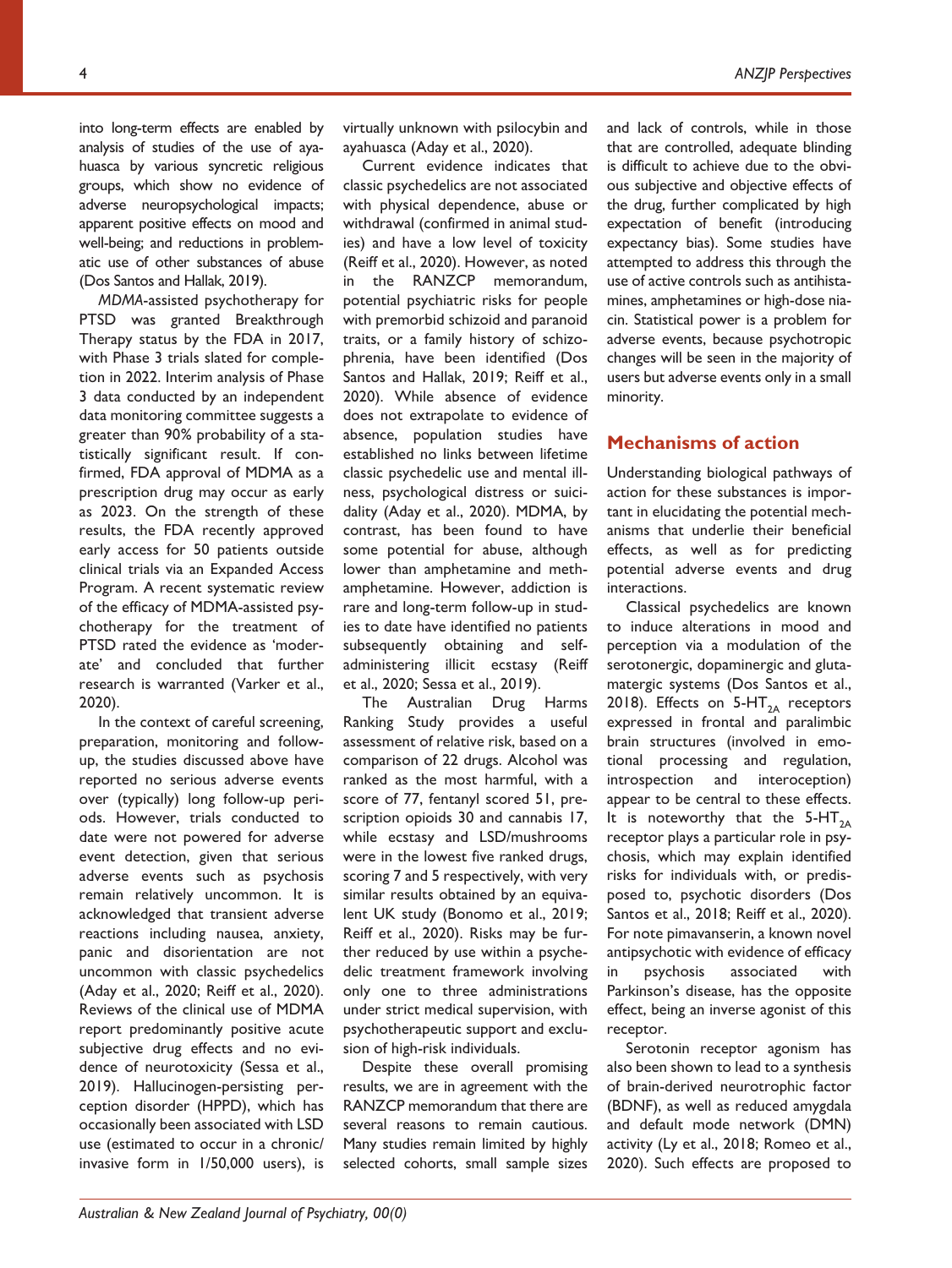alleviate the dysfunctional brain network connectivity that is evident in many psychiatric and substance use disorders (Zhang and Volkow, 2019).

Changes in resting-state functional connectivity (RSFC) in the DMN have been found in patients with depression taking part in psilocybin trials, and these changes have been shown to be predictive of treatment response, with a suggestion that this is reflective of a therapeutic 'reset' mechanism (Aday et al., 2020; Nutt et al., 2020). Such effects are also potentially relevant for substance dependence, where abnormal patterns of RSFC in the DMN have been reported across various classes of illicit drugs and are associated with craving and relapse via impaired selfawareness, negative emotions and rumination. DMN interactions with the salience and executive control networks have also been shown to be disrupted in drug-dependent individuals (Zhang and Volkow, 2019).

Other recent research has confirmed that serotonergic psychedelics can promote both structural and functional plasticity in the prefrontal cortex, robustly increasing neuritogenesis and spinogenesis, and leading to increased synapse numbers and function. These effects, reported to come about via TrkB, mTOR and 5-HT<sub>2A</sub> signalling pathways, are again highly relevant for the treatment of depression and addiction, as these conditions have been associated with prefrontal cortex dysfunction or neuronal atrophy (Ly et al., 2018). Finally, agonism at  $5-HT_{2C}$  receptors appears to be relevant for both the non-addictive nature of classic psychedelics themselves (*vide* lorcaserin) and their ability to counteract several core addiction-related behaviours (Higgins and Fletcher, 2015).

Several additional mechanisms of action have been identified for ayahuasca, positioning it as a potential 'multi-target' drug. These include the activation (by DMT) of both sigma-1 and trace amine-associated receptors (TAAR), suggested to play a key role in

addiction behaviours as well as being involved in depression, anxiety and fear extinction (Rodrigues et al., 2019). There is also interest in potential therapeutic effects of ayahuasca's harmala alkaloids, with preclinical studies of harmine, for example, demonstrating antidepressant-like effects (equivalent in one pilot study to fluoxetine), which are posited to come about via astrocytemediated restoration of BDNF protein levels and hippocampal neurogenesis, as well as anti-addictive effects, possibly via the glutamate transporter subtype 1 (GLT-1) (Brierley and Davidson, 2012).

In contrast to the serotonergic psychedelics, the primary mechanism of action of MDMA is as an indirect serotonergic agonist, increasing serotonin release. In addition, agonism at the 5-HT<sub>1A</sub> and 5-HT<sub>1B</sub> receptors is theorised to mediate anxiolytic effects, reduced amygdala fear responses, as well as increased self-confidence, compassion and empathy. Elevated levels of oxytocin attenuate stress response and support prosocial feelings, and it appears likely from animal models that increased BDNF in the amygdala may facilitate the safe recall of usually avoided traumatic memories (Sessa et al., 2019). Consistent with this mechanism is the rationale for the use of MDMA in alcohol dependence, based not on anti-addictive pharmacological effects but on facilitating psychotherapeutic processes to treat underlying psychological trauma (Sessa et al., 2019).

## **Psychotherapeutic mechanisms**

A range of potential psychotherapeutic mechanisms have also been proposed for psychedelic treatments, and a recent systematic review of qualitative data identified a range of common mechanisms across substances (classic psychedelics and MDMA) and various psychiatric disorders. These included gaining insights (into self, their disorder/s and its origin), altered self-perception, increased feelings of connectedness and an expanded emotional spectrum, in

addition to 'mystical' aspects of healing (Breeksema et al., 2020). Neurologically, such effects are hypothesised to reflect a revival of emotional responsiveness with medicinal psychedelics, paralleled by functional magnetic resonance imaging (fMRI) scans showing increased amygdala responsiveness to emotional stimuli, compared with a moderation or blunting of emotional responsiveness, to both negative stimuli and more broadly, with selective serotonin reuptake inhibitors (SSRIs) (Roseman et al., 2018).

# **Psychedelic treatment model**

Although still evolving, evidence to date indicates that the optimal treatment model for the safe and effective therapeutic use of medicinal psychedelics involves several unique features. In addition to obvious differences in dosing (usually given only once or twice) and approach (to achieve profound altered states of consciousness), this also includes an expanded and somewhat unfamiliar collection of extra-pharmacological parameters that impact clinical outcomes. These include the patient's mental state and psychological preparation prior to administration; the experience and context of consumption during the acute (dosing) phase; and quality of psychological support and integration post consumption (see Figure 1).

Subjective mystical experiences have been demonstrated across multiple studies to be predictive of clinical response to classic psychedelics, with one psilocybin study, for instance finding this to be predictive of therapeutic effect on depressive symptoms (Aday et al., 2020; Romeo et al., 2020). Russ et al. (2019) reported that a mental state of lower preoccupation (being occupied with daily concerns) and an increased sense of 'surrendering' (wilful release of goals, preferences) at the time of ingestion of psilocybin were predictive of a beneficial response. Moreover, in a challenge to some psychotherapeutic support models, it was found that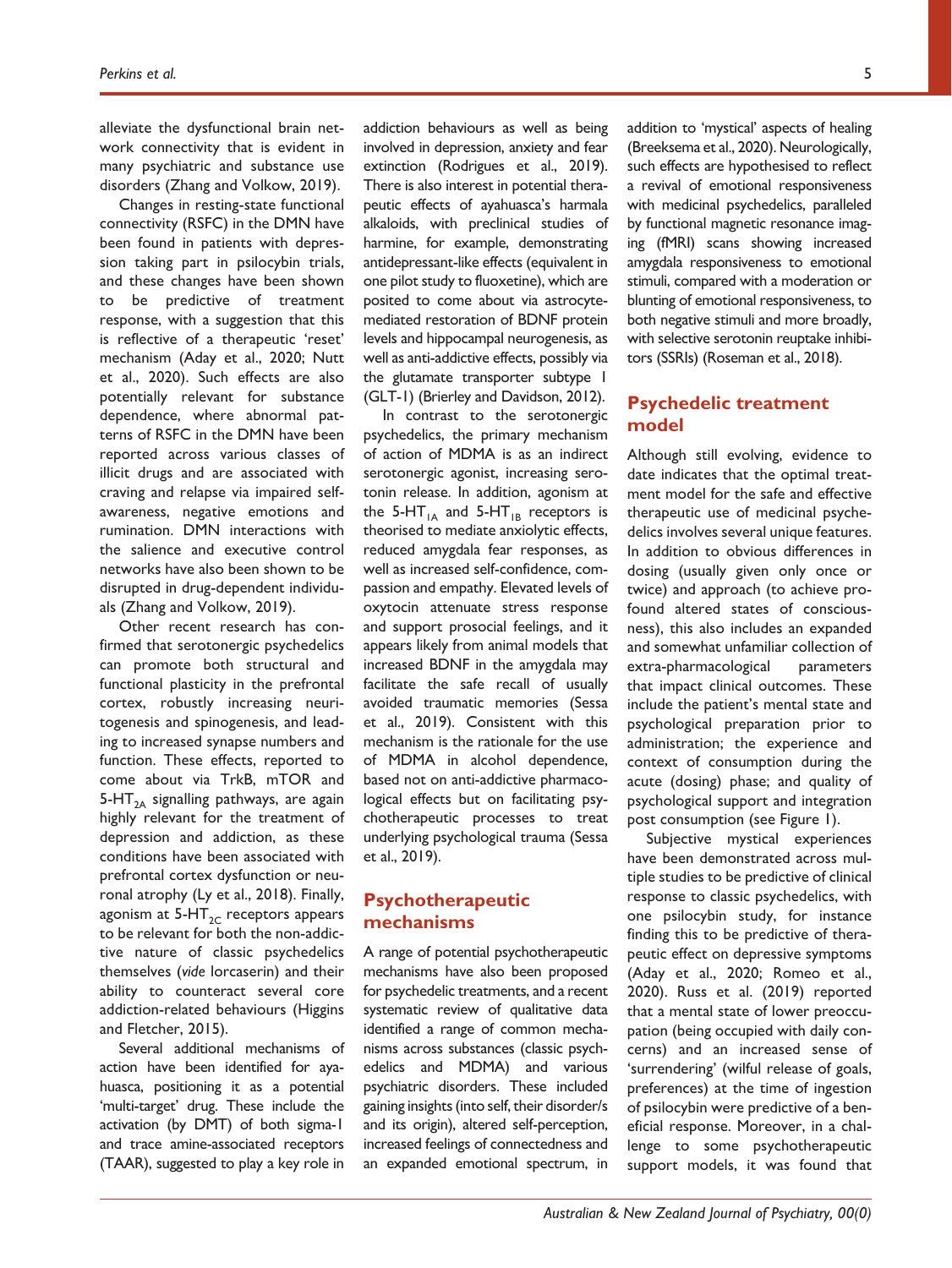

exposure to words or conversation during the acute dosing session was a negative predictor of mystical experience, supporting the current focus on the use of music and controlled auditory stimuli during dosing sessions (Russ et al., 2019).

Other research has suggested negative effects associated with extremely challenging acute experiences, as well as the constructs of 'emotional breakthrough' (facing and resolving/releasing difficult feelings or memories) and peak experiences, which are reported to be positively associated with therapeutic outcomes (Roseman et al., 2019). Some differences in MDMA compared with classic psychedelics protocols include therapists tending to have greater engagement with the patient during the acute phase to facilitate the therapeutic process, and that the subjective experience appears to be less relevant (Sessa et al., 2019).

There remains much to be explored, but existing evidence supports the utilisation of appropriate treatment models involving suitably trained clinicians, pre-dosing preparation, acute session support and postsession therapy, to optimise clinical benefit and reduce risks of harm.

# **Regulation**

At present, there are no psychedelic medicines that have been registered

for use in Australia via the TGA's Australian Register of Therapeutic Goods (ARTG). Indeed, psilocybin, DMT and MDMA are listed as controlled substances in Schedule 9 (S.9) of the Australian Poisons Standard. As noted in the RANZCP memorandum, it may still be possible to prescribe and administer these substances outside clinical trials via the TGA's SAS Category B (SAS-B), and we understand that a number of such approvals have recently been granted. However, additional authorisation is also required from the relevant state or territory health department, and some jurisdictions cannot approve S.9 substances for use outside of research contexts. The SAS is intended to make treatments available on a case-by-case basis (following a medical review) where ARTG- listed medicines have not been successful, and evidence can be provided that expected clinical benefits outweigh potential risks. SAS-B can be used for medicines that may or may not be registered overseas.

While an access pathway such as SAS-B may be appropriate in judicious cases for use of medicinal psychedelics, we believe that any such approvals should include the following additional conditions: (1) that the administering clinician is a psychiatrist or addiction medicine specialist who has undertaken specific training in psychedelic-assisted therapy; (2) that the drug is administered according to a manualised treatment approach used within clinical trials (e.g. the MAPS Manual for MDMA-Assisted Psychotherapy for PTSD, or the Yale Manual for psilocybin-assisted therapy of depression); and (3) patients with a history or risk of psychosis are excluded. Previous supervised practice in psychedelic-assisted psychotherapy model would also be prudent, as would active ongoing surveillance of outcomes and caution when using these substances in patients with a prior addictive disorder (although they may sometimes be the target group).

The current application for downscheduling of psilocybin and MDMA from Schedule 9 to Schedule 8 (declined in an interim decision) would position these substances alongside tetrahydrocannabinol (THC) containing medicines. As non-ARTG registered products, an SAS-B approval would still be required; however, state approvals for SAS-B would be easier or not necessary, depending on the jurisdiction. To note, down-scheduling these substances would also facilitate research by reducing approvals and security required for clinical research in several states.

### **Future directions**

In sum, we concur with the RANZCP memorandum that evidence of benefit for psychedelic-assisted psychotherapy is emerging, but that further research